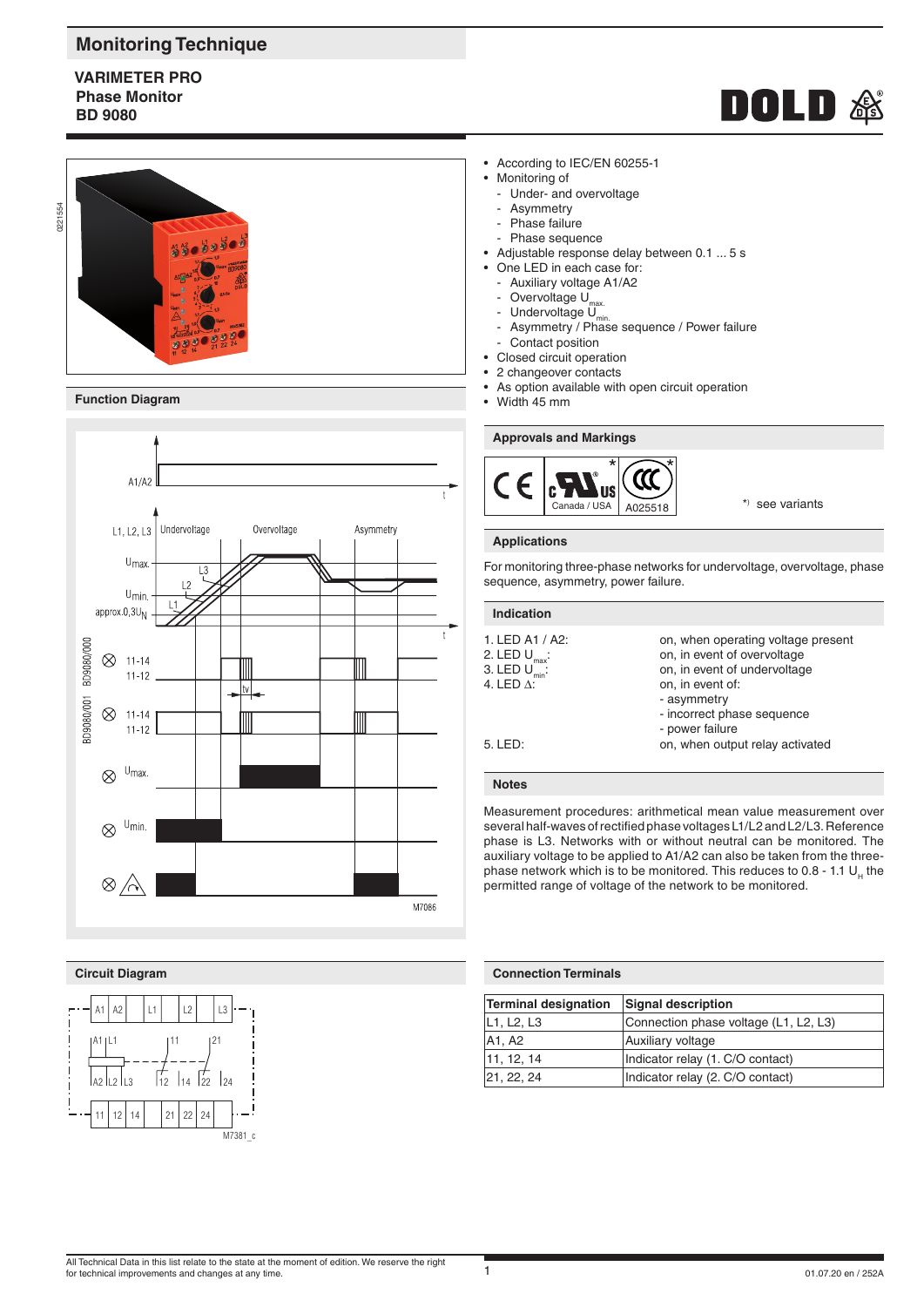### **Technical Data Technical Data**

### **Input Circuit**

**Nominal voltage**  $U_N$ 

**Nominal frequency of**  $\overrightarrow{U}_N$ **:** 50 / 60 Hz<br>**Frequency range of U.:** 45 ... 65 Hz **Frequency range of U<sub>N</sub>:**<br>Accuracy: **Power consumption with U<sub>n</sub>:** 

**Asymmetry detection** Voltage:  $U_A \pm 8 ... 20 \%$ <br> **Fault angle:** Approx. 120° ± **Temperature influence:** 

### **Auxiliary Circuit**

# **Auxiliary voltage U<sub>H</sub>**<br>A1 / A2:

**Voltage range of U<sub>H</sub>: 0.8 ... 1.1 U<br><b>Nominal frequency of U.:** 50 / 60 Hz **Nominal frequency of U<sub>H</sub>: 50 / 60 Hz<br><b>Frequency range of U<sub>u</sub>:** 45 ... 500 Hz **Frequency range of U<sub>H</sub>:** 45 ... 5<br>**Nominal consumption:** 2.4 VA **Nominal consumption:** 

### **Output Circuit**

**Contacts:** 2 changeover contacts<br> **Response-/Release time:** Approx. 900 / 150 ms **Response-/Release time: Response delay t<sub>v</sub>: Thermal current I<sub>n</sub>:** 6 A

### **Switching capacity**

to AC 15<sup>T</sup><br>NO contact: NO contact: 2 A / AC 230 V IEC/EN 60947-5-1<br>NC contact: 1 A / AC 230 V IEC/EN 60947-5-1 to DC 13<br>NO contact: NO contact: 1 A / DC 24 V IEC/EN 60947-5-1<br>NC contact: 1 A / DC 24 V IEC/EN 60947-5-1 NC contact: 1 A / DC 24 V IEC/EN 60947-5-1<br>
Electrical life: 1 Bec/EN 60947-5-1 to AC 15 at 1 A, AC 230 V: NO contact: **Permissible switching frequency:** 20 switching cycles / s **Short circuit strength Mechanical life:** 

### **General Data**

| <b>Operating mode:</b>          | Continuous operation |                  |
|---------------------------------|----------------------|------------------|
| Temperature range<br>Operation: | $-20  + 60^{\circ}C$ |                  |
| Storage:                        | $-20  + 60^{\circ}C$ |                  |
| Altitude:                       | $< 2000 \text{ m}$   |                  |
|                                 |                      |                  |
| <b>Clearance and creepage</b>   |                      |                  |
| distances                       |                      |                  |
| rated impulse voltage /         |                      |                  |
| pollution degree                |                      |                  |
| auxiliary voltage:              | 6 kV / 2             | IEC 60664-1      |
| Contact / contact:              | 4 kV / 2             | IEC 60664-1      |
| Overvoltage category:           | Ш                    |                  |
| <b>EMC</b>                      |                      |                  |
| Electrostatic discharge:        | 8 kV (air)           | IEC/EN 61000-4-2 |
| <b>HF</b> irradiation           |                      |                  |
| 80 MHz  2.7 GHz:                | 10V/m                | IEC/EN 61000-4-3 |
| Fast transients:                | $2$ kV               | IEC/EN 61000-4-4 |
| Surge voltages                  |                      |                  |
| between                         |                      |                  |
| wires for power supply:         | 1 kV                 | IEC/EN 61000-4-5 |
| between wire and ground:        | 2 kV                 | IEC/EN 61000-4-5 |
|                                 |                      |                  |
| HF wire guided:                 | 10 V                 | IEC/EN 61000-4-6 |
| Interference suppression:       | Limit value class B  | EN 55011         |

3 AC 230, 400, 690, 750 V (other voltages on request) **Setting range:**  $0.7 ... 1.3 U_{\text{N}}^{\dagger}$  $^{\gamma}$ 0.8 ... 1.1 U<sub>N</sub> if auxiliary voltage is taken from the monitored net **Overload capacity of**  $U_{N}:$   $1.5 U_{N}/2 U_{N}(10 s)$  max. 1 000 V<br>**Nominal frequency of U.:**  $50/60 Hz$  $\leq \pm 0.5$  % of U<sub>N</sub><br>L1 approx. 0.5 mA L2 approx. 0.5 mA L3 approx. 0.8 mA<br> $\text{H}$ **ysteresis:**  $\leq$  5 % x U<sub>s</sub> (U<sub>s</sub> = re  $\leq$  5 % x U<sub>s</sub> (U<sub>s</sub> = response value)

Approx.  $120^{\circ} \pm 15^{\circ}$ <br> $\leq 0.08$  % / K

AC 110, 230, 400 V AC/DC 24 ... 80 V, AC/DC 80 ... 230 V (other voltages on request)<br> $0.8 \dots 1.1 \text{ U}_{\text{H}}$ 

 $0.1...5s$ 

(see continuous current limit curve)

 $2.5 \times 10^5$  switching cycles

 $\geq$  50 x 10<sup>6</sup> switching cycles

**max. fuse rating:** 4 A gG /gL IEC/EN 60947-5-1

IEC/EN 60947-5-1

**Electrical life:** IEC/EN 60947-5-1

### **Degree of protection**

BD 9080.12 3 AC 400 V AC 230 V<br>Article number: 0045382 Article number:<br>• Output: 2 changeover contacts<br>3 AC 400 V Nominal voltage  $U_N$ : 3 AC 400<br>Auxiliary voltage  $U_U$ : AC 230 V Auxiliary voltage  $U_{\mu}$ : • Closed circuit operation Housing: IP 40 IEC/EN 60529<br>
Terminals: IP 20 IEC/EN 60529 **IEC/EN 60529** Housing: Thermoplastic with V0 behaviour according to UL subject 94<br>Vibration resistance: Amplitude 0.35 mm IEC/ **Vibration resistance:** Amplitude 0.35 mm IEC/EN 60068-2-6 frequency 10 ... 55 Hz,<br>20 / 060 / 04 **Climate resistance:** 20 / 060 / 04 IEC/EN 60068-1<br>Wire connection: DIN 46228-1/-2/-3/-4 **Wire connection:** DIN 46228-1/-2/-3/-4 **Fixed screw terminals** Cross section: 0.1 ... 4 mm² (AWG 28 - 12) solid or 0.1 ... 2.5 mm² (AWG 28 - 12) stranded wire with ferrules Stripping length: 10 mm<br>
Fixing torque: 0.8 Nm **Fixing torque:** Wire fixing: Cross-head screw / M3,5 box terminals **Mounting:** DIN rail IEC/EN 60715 **Weight:** 325 g **Dimensions Width x height x depth:** 45 x 74 x 133 mm **Thermal current I<sub>n</sub>: 5 A** nfo **Technical data that is not stated in the CCC-Data, can be found in the technical data section. Switching capacity:** Pilot duty B300 nfo **Technical data that is not stated in the UL-Data, can be found in the technical data section. Vibration and**  shock resistance: Category 1, Class B IEC/EN 61373 **Protective coating of the PCB:** No **Standard Type CCC-Data UL-Data Classification to DIN EN 50155**

• Width: 45 mm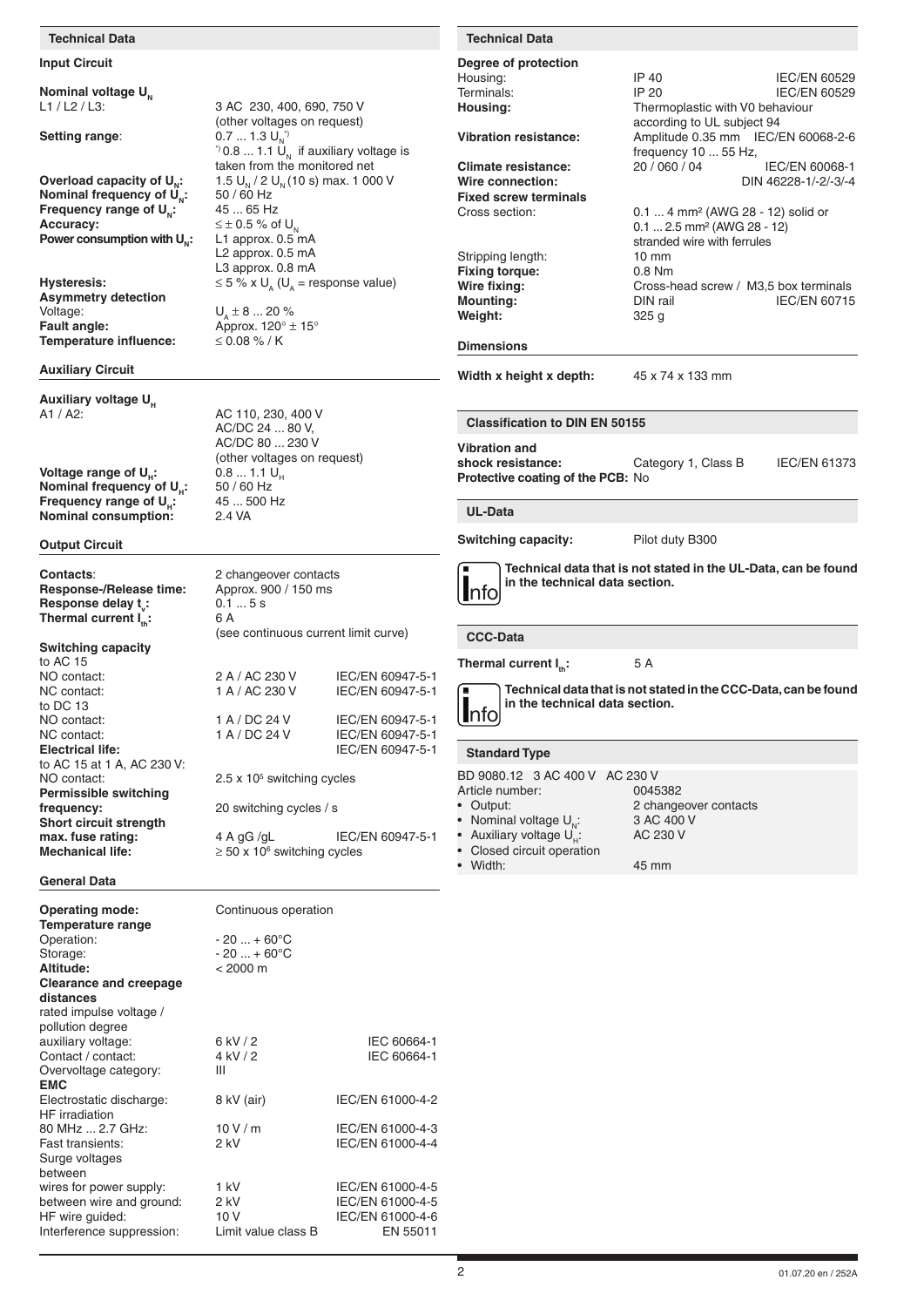### **Variants**

| BD 9080.12/61: |
|----------------|
| BD 9080:       |
| BD 9080.12/001 |
| DD 0000 10/000 |

With UL-approval on request With CCC-approval on request Open circuit operation

### BD 9080.12/020: Output relay

indicates only under- and overvoltage BD 9080.12/200: With extended temperature range of  $-40...+70 °C$ 

### **Remark**

At an ambient temperature of  $+70^{\circ}$ C the device has to be mounted with 2 cm space to the neighbour units and the necessary air circulation must be provided.

The contact current must not be more then 2 A.

The life of the product may be reduced by the higher ambient temperature!

## **Ordering example for variant**





Continuous current limit curve

### **Connection Examples**M6432 L1  $\overline{L2}$  $\overline{L}$ 3  $\overline{N}$ A1 |A2 |L1 |L2 |L3 |A1 |A2 |L1 A2 |L1 |L2 |L3 | |A1 |A2 |L1 |L2 |L3 BD9080 BD9080  $-0 - 0 - 0 - 0$  $\circ \cdot \circ \cdot \circ \neg \circ$  $\ddot{\circ}$  $\circ$  $\circ$ 11 12 14 21 22 24 11 12 14 21 22 24